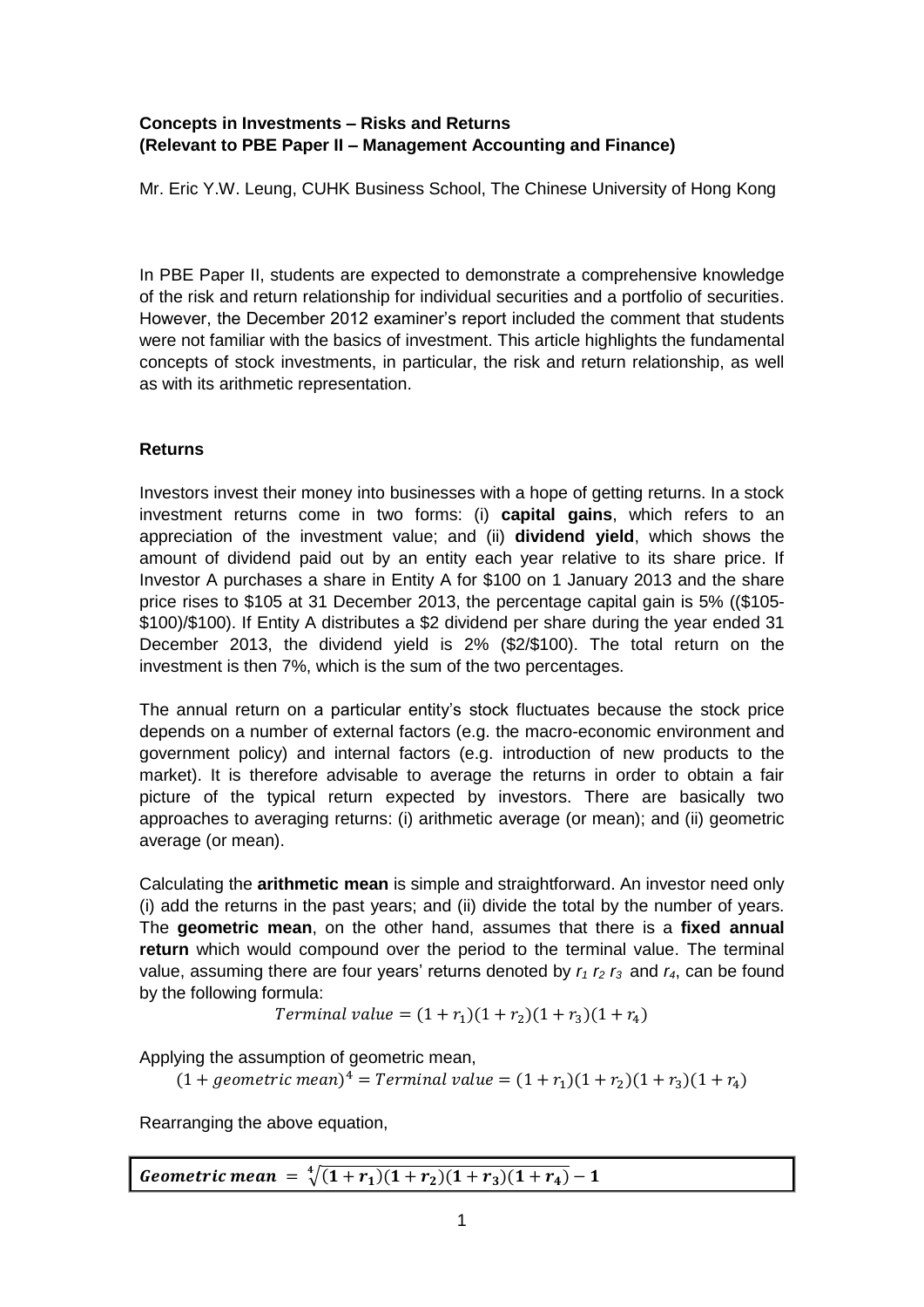### Example:

Investor A is planning to invest in Stock A which had returns of 5%, -10%, 12%, 7% and 4% in the past 5 years. Calculate the average return of Stock A by arithmetic mean and geometric mean.

Arithmetic mean = 
$$
\frac{5\% + (-10\%) + 12\% + 7\% + 4\%}{5} = 3.6\%
$$
  
Geometric mean = 
$$
\sqrt[5]{(1 + 5\%)(1 - 10\%)(1 + 12\%)(1 + 7\%)(1 + 4\%)} - 1 = 3.33\%
$$

# **Risks**

Stock investments present a number of risks to investors. There is no promise that an investor can get their money back. There is no guarantee that the directors of the entity declare dividends in a year. Further, as indicated in the above example, there is a downside risk for stock prices (in one of the years, the return on Stock A was - 10%). There is therefore considerable uncertainty in stock investments, and this depends on the **dispersion** or **spread** of the possible returns. The more variable the returns, the greater the risk will be. To measure dispersion (therefore risk), one has to calculate the variance (or standard deviation) of the return.

**Variance** measures the spread of possible returns and is represented by the average of squared deviations around the mean:

$$
Variance = \sum_{i=1}^{S} p_i (R_i - Mean)^2
$$

This formula represents the variance of the entire population. From the statistical point of view, if the number of years (i.e. samples) is small, the variance is obtained by dividing the sum of squared deviation around the mean by (*n* – 1) instead of *n*, assuming *n* is the number of years (i.e. samples). In general, the larger the variance, the greater the fluctuations in returns will be and therefore the greater the risk in investing in a specific instrument.

Another measure of risk is known as the **standard deviation** which represents the **square root of variance**.

**Standard deviation =**  $\sqrt{Variance}$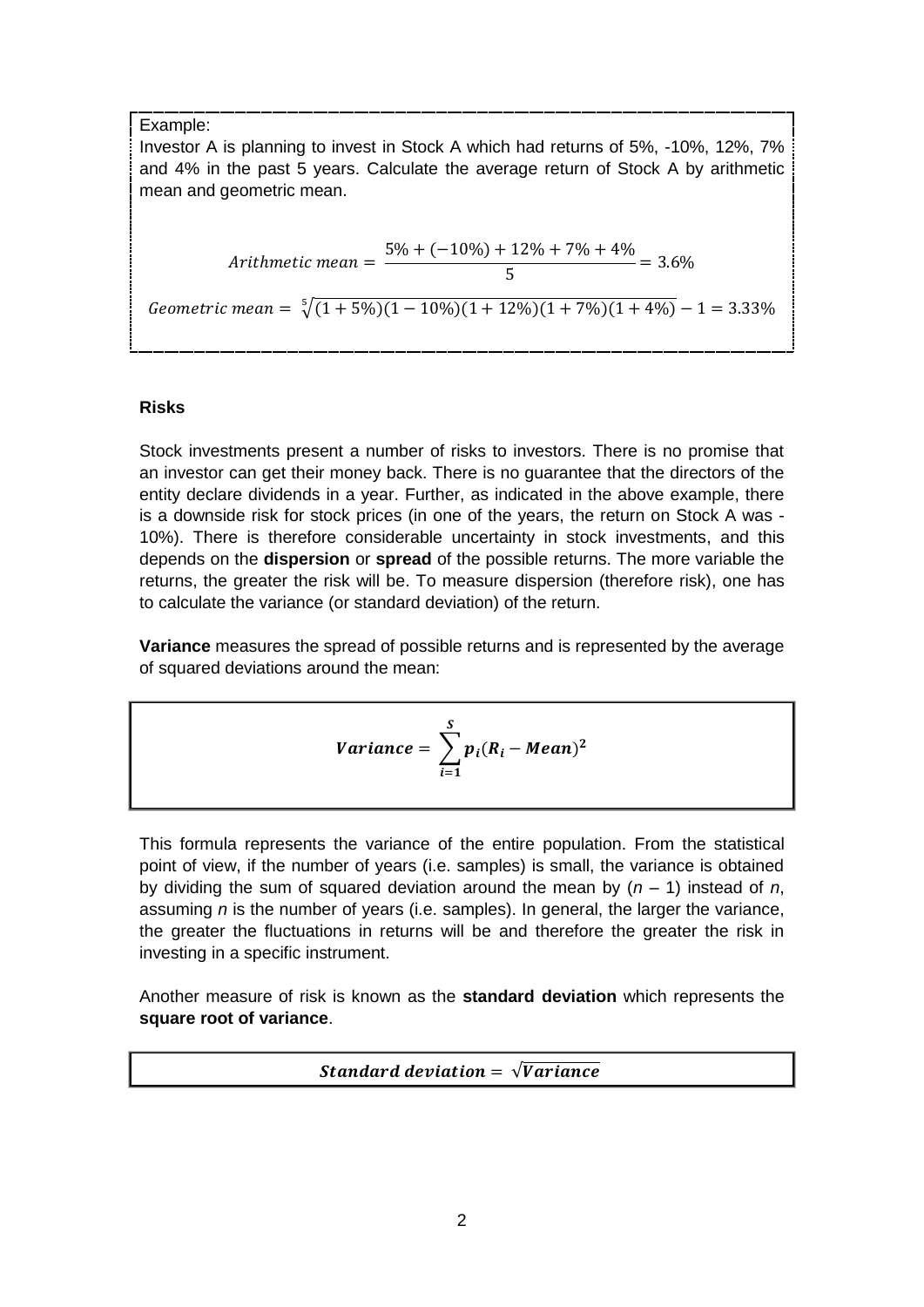| Example:<br>Following the above example, calculate the variance and standard deviation of the<br>returns of Stock A. Assume the arithmetic mean is used. |        |         |                                       |                          |  |  |
|----------------------------------------------------------------------------------------------------------------------------------------------------------|--------|---------|---------------------------------------|--------------------------|--|--|
|                                                                                                                                                          | Return | Mean    | Deviation around the mean             | <b>Squared deviation</b> |  |  |
| Sample 1                                                                                                                                                 | 5%     | $3.6\%$ | $1.4\%$                               | 0.00020                  |  |  |
| Sample 2                                                                                                                                                 | $-10%$ | 3.6%    | $-13.6%$                              | 0.01850                  |  |  |
| Sample 3                                                                                                                                                 | 12%    | 3.6%    | $8.4\%$                               | 0.00706                  |  |  |
| Sample 4                                                                                                                                                 | 7%     | 3.6%    | $3.4\%$                               | 0.00116                  |  |  |
| Sample 5                                                                                                                                                 | $4\%$  | $3.6\%$ | $0.4\%$                               | 0.00002                  |  |  |
|                                                                                                                                                          |        |         | <b>Summation of squared deviation</b> | 0.02692                  |  |  |
| Variance $_{\text{Stock A}} = 0.02692 / (5 - 1) = 0.00673$<br>Standard deviation $_{\text{Stock A}} = \sqrt{0.00673} = 8.2\%$                            |        |         |                                       |                          |  |  |

### **Portfolio of securities**

A portfolio of securities may include a number of stocks. One of the reasons for constructing a portfolio is that it leads to the benefit of diversification which reduces variability (i.e. risk). Before exploring this benefit, it is important to first calculate the portfolio return, which is relatively straightforward. Portfolio return is the weighted average of the returns of individual security:

### Portfolio return =  $w_1R_1 + w_2R_2$

As diversification through a portfolio reduces risk, portfolio variance is not necessarily the same as the weighted average of the variances of individual security. Indeed, calculating portfolio variance involves the concept of **covariance** and **correlation coefficient**. Diversification works because different stocks behave differently and do not move exactly together. If two stocks move together, they are said to be positively correlated. Conversely, if two stocks move in exactly the opposite direction (i.e. when one stock performs well the other performs badly), they are said to be negatively correlated. Covariance is the measure of how two variables change together:

Covariance<sub>12</sub> = 
$$
\sum_{i=1}^{S} p_i(R_{1i} - Mean_1)(R_{2i} - Mean_2)
$$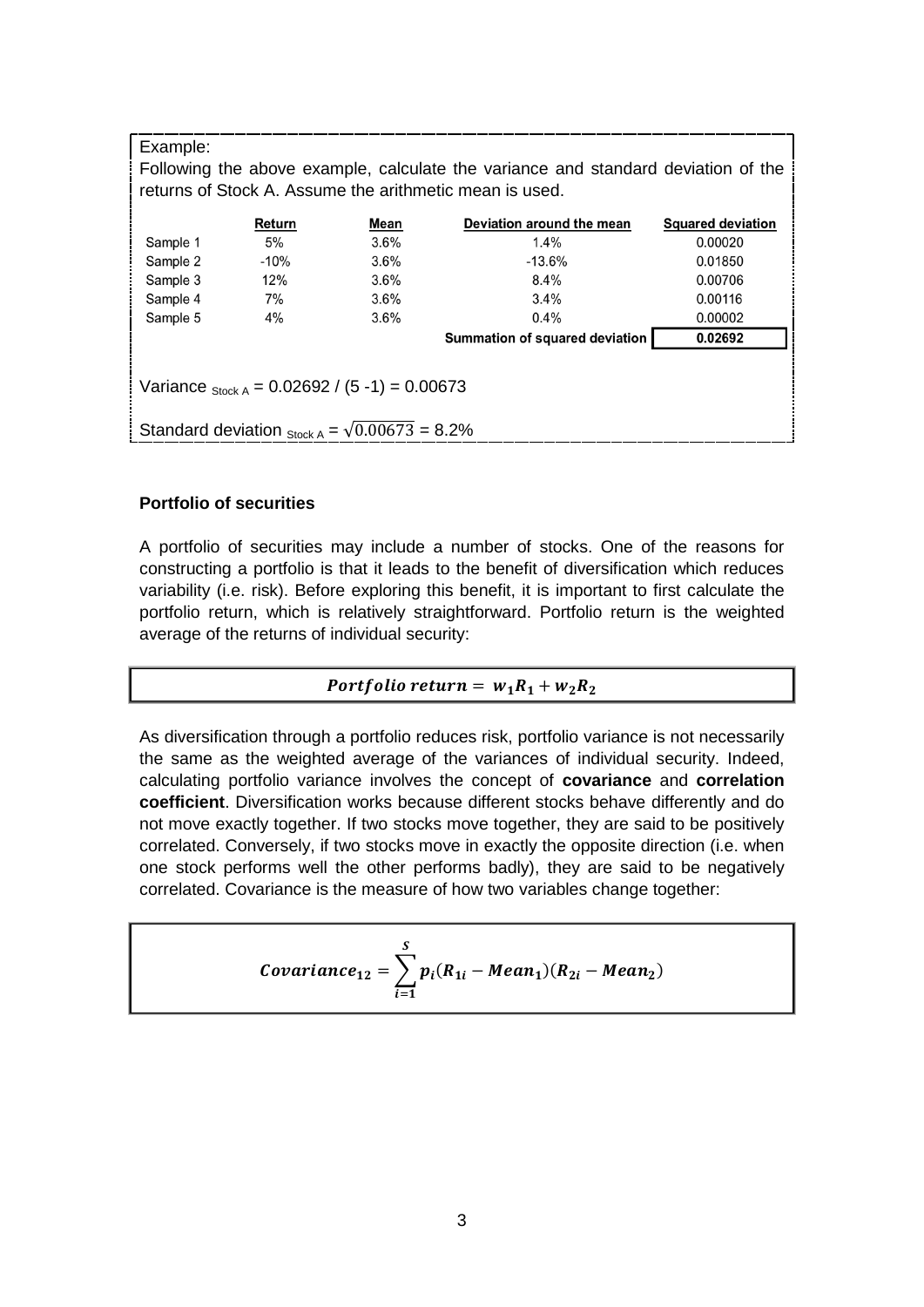Example:

Investor A finally determined to invest in a portfolio which consists of 30% in Stock A and 70% in Stock B. Stock B had returns of 1%, 13%, 3%, -8% and 1% in the past 5 years. Calculate the weighted arithmetic average of the portfolio and the covariance of the returns of Stocks A and B.

 $\overline{A}$  $\mathbf{1}$  $\frac{1}{5}$  =

Portfolio returns =  $(30\%)(3.6\%) + (70\%)(2\%) = 2.48\%$ 

|          | <b>Stock A</b> |      | <b>Stock B</b>                              |        |      |                           |                                  |
|----------|----------------|------|---------------------------------------------|--------|------|---------------------------|----------------------------------|
|          |                |      |                                             |        |      |                           | <b>Deviation of Stock A</b><br>x |
|          | Return         | Mean | Deviation around the mean                   | Return | Mean | Deviation around the mean | <b>Deviation of Stock B</b>      |
| Sample 1 | 5%             | 3.6% | 1.4%                                        | 1%     | 2%   | $-1.0%$                   | $-0.00014$                       |
| Sample 2 | $-10%$         | 3.6% | $-13.6%$                                    | 13%    | 2%   | 11.0%                     | $-0.01496$                       |
| Sample 3 | 12%            | 3.6% | 8.4%                                        | 3%     | 2%   | 1.0%                      | 0.00084                          |
| Sample 4 | 7%             | 3.6% | 3.4%                                        | $-8%$  | 2%   | $-10.0%$                  | $-0.00340$                       |
| Sample 5 | 4%             | 3.6% | 0.4%                                        | 1%     | 2%   | $-1.0%$                   | $-0.00004$                       |
|          |                |      |                                             |        |      | Summation                 | $-0.01770$                       |
|          |                |      |                                             |        |      |                           |                                  |
|          |                |      | Covariance = $-0.0177 / (5 - 1) = -0.00443$ |        |      |                           |                                  |

Although covariance shows whether the two variables move together, it is difficult to interpret the figure. It is therefore better to convert the covariance into correlation coefficient:

| Correlation coefficient <sub>12</sub> = | $\mathcal{C}ovariance_{12}$                                    |  |  |
|-----------------------------------------|----------------------------------------------------------------|--|--|
|                                         | Standard deviation $_1 \times$ Standard deviation <sub>2</sub> |  |  |

If the correlation coefficient is  $+1$ , the two variables are perfectly positively correlated (i.e. move exactly together). Conversely, if the correlation coefficient is -1, the two variables are then perfectly negatively correlated (i.e. move exactly in opposite direction).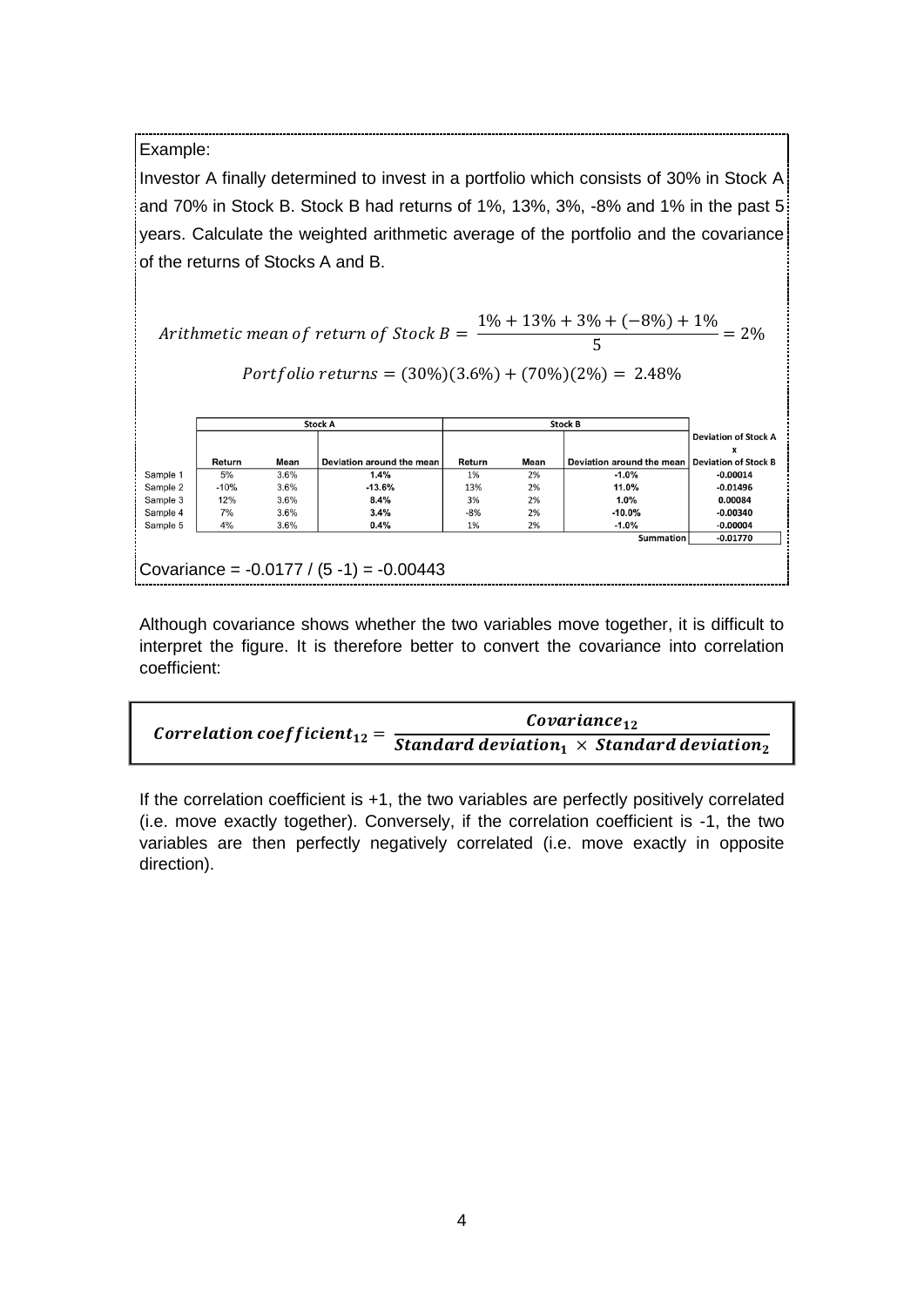| Example:                                                                             |        |      |                                |                          |  |  |  |
|--------------------------------------------------------------------------------------|--------|------|--------------------------------|--------------------------|--|--|--|
| Following the above example, calculate the correlation coefficient of the returns of |        |      |                                |                          |  |  |  |
| Stocks A and B.                                                                      |        |      |                                |                          |  |  |  |
| <b>Stock B</b>                                                                       | Return | Mean | Deviation around the mean      | <b>Squared deviation</b> |  |  |  |
| Sample 1                                                                             | 1%     | 2%   | $-1.0\%$                       | 0.0001                   |  |  |  |
| Sample 2                                                                             | 13%    | 2%   | 11.0%                          | 0.0121                   |  |  |  |
| Sample 3                                                                             | 3%     | 2%   | 1.0%                           | 0.0001                   |  |  |  |
| Sample 4                                                                             | -8%    | 2%   | $-10.0\%$                      | 0.0100                   |  |  |  |
| Sample 5                                                                             | 1%     | 2%   | $-1.0\%$                       | 0.0001                   |  |  |  |
|                                                                                      |        |      | Summation of squared deviation | 0.0224                   |  |  |  |
| Variance $_{Stock B} = 0.0224 / (5 - 1) = 0.0056$                                    |        |      |                                |                          |  |  |  |
| Standard deviation $_{\text{Stock B}} = \sqrt{0.0056} = 7.48\%$                      |        |      |                                |                          |  |  |  |
| Correlation coefficient = $(-0.00443) / [(8.2\%) (7.48\%)] = -0.72$                  |        |      |                                |                          |  |  |  |
| The returns of Stocks A and B are therefore negatively correlated.                   |        |      |                                |                          |  |  |  |

The final step is the calculation of the **portfolio variance** (or standard deviation) which represents the risk of the portfolio. The portfolio variance can be found by the following formula:

**Portfolio variance** = 
$$
(w_1^2SD_1^2 + w_2^2SD_2^2 + 2w_1w_2Covariance_{12})
$$

The portfolio standard deviation will then be the square root of the portfolio variance.

Example:

Following the above example, calculate the portfolio (30% Stock A and 70% Stock B) standard deviation.

Portfolio standard deviation  $=$ 

```
\sqrt{(0.3^2)(8.2\%^2)+(0.7^2)}
```
The above examples demonstrate the benefit of diversification. The standard deviations of the returns of Stocks A and B are 8.2% and 7.48% respectively. However, the portfolio standard deviation is 3.86% which is significantly less than the individual stock's standard deviations. Diversification works well when the returns are not positively correlated as the higher returns on one investment are offset by the low returns on another investment. In fact, provided that the returns are not perfectly correlated (i.e. correlation coefficient  $= +1$ ), the portfolio standard deviation will be less than the standard deviation of the returns of individual stock. The lower the correlation coefficient, the greater the effect of the risk reduction and the portfolio standard deviation reaches the minimum when the two returns produce a correlation coefficient of -1.